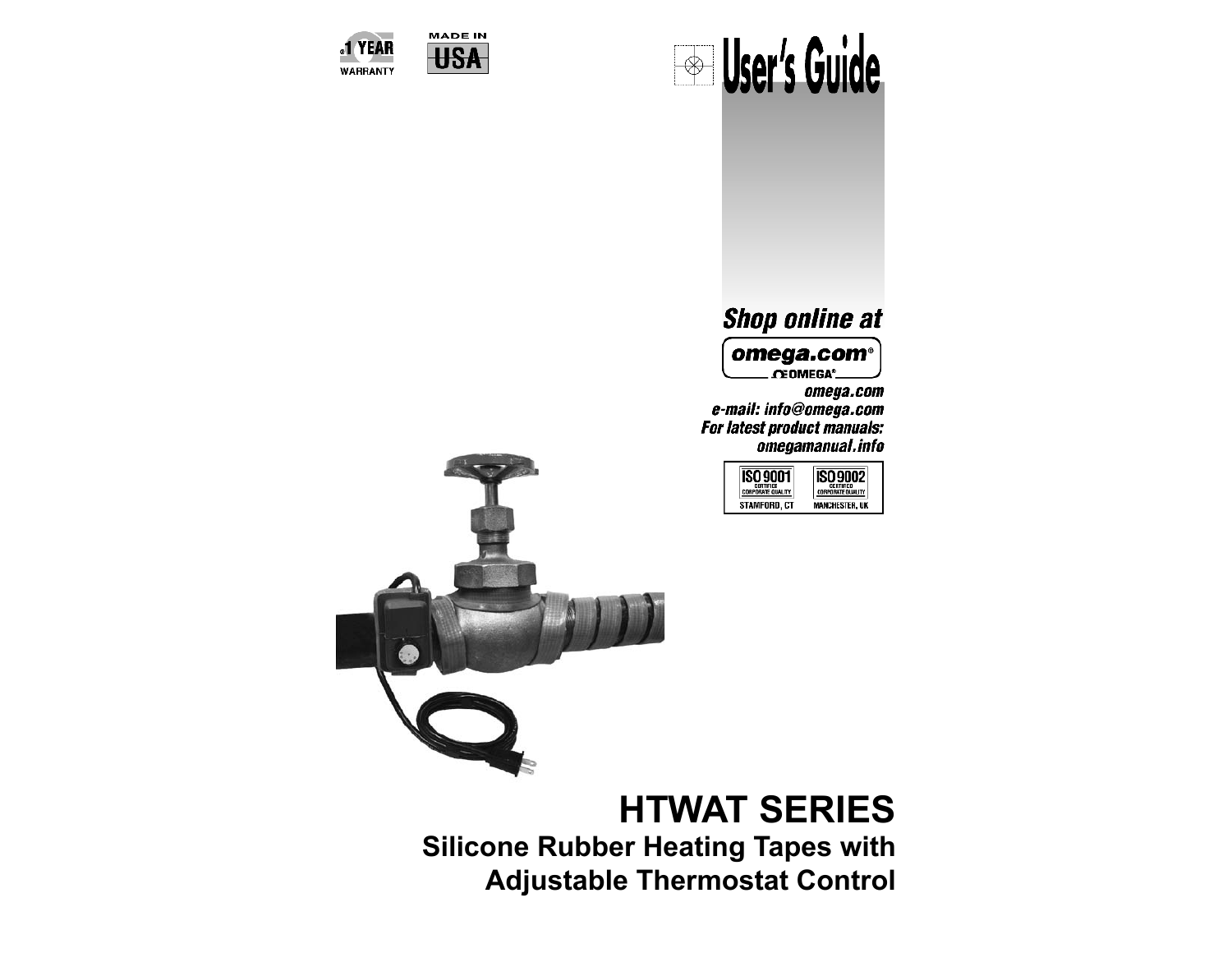## **TABLE OF CONTENTS**

# **INTRODUCTION**

HTWAT Silicone Rubber Heating Tapes with Adjustable Thermostat Control are designed for process temperature control, freeze protection, and supplemental heat. Wrap the flexible heating tape around the desired object you want to heat, set the temperature, and it will maintain heat at the set temperature.

## **SAFETY ALERT SYMBOL**



The symbol above is used to call your attention to instructions concerning your personal safety. It points out important safety precautions. It means "**ATTENTION! Become Alert! Your Personal Safety is involved!**" Read the message that follows and be alert to the possibility of personal injury or death.



Immediate hazards which WILL result in severe personal injury or death



Hazards or unsafe practices which COULD result in severe personal injury or death



Hazards or unsafe practices which COULD result in minor personal injury or property damage.

# **IMPORTANT SAFETY INSTRUCTIONS**



#### **A DANGER**

A person who has not read and understood all installation instructions is not qualified to install this product.

#### **Agency Approvals**

( F 73/23/EC (Low Voltage Directive)

**Approvals valid only when** installed in accordance with all applicable instructions, codes, and regulations.

# **A DANGER**

- Do not immerse heater in liquid.
- Keep volatile or combustible material away from heater when in use.
- Use heater only in approved locations.
- Keep sharp metal objects away from heater.

Failure to observe these warnings may result in electric shock, risk of fire, and personal injury.

## **A WARNING**

#### **End User Must Comply to the Following:**

- Only qualified personnel are allowed to connect electrical wiring.
- Disconnect all supply power at the source before making any power connections.
- All electrical wiring must follow local electrical codes and highly recommend following NEC Article 427.
- Final installation / wiring is to be inspected by the authority who has jurisdiction in the area that the heating tape is installed.
- The end-user is responsible for providing a suitable disconnecting device.
- The end-user is responsible for providing a suitable electrical protection device. It is highly recommended that a ground fault circuit breaker is used.

Failure to observe these warnings may result in personal injury or damage to the heater.

# A CAUTION

- Never handle the heating tape while it is in operation; always disconnect the heating tape from the power source and allow to cool prior to handling.
- Inspect heating tape before use.
- Do not use heating tape with torn or worn surfaces.
- Do not wrap the heater over itself • Do not repair damaged or faulty heaters.
- Do not crush or apply severe physical stress on heater or cord assembly.
- Unplug heater when not in use.
- Fasten heater to device using approved methods only.
- If spillage of foreign matter onto heater occurs, disconnect from power source and clean after heater has been allowed to cool.
- Never operate a heater without an appropriate heat sink (device being heated is considered a heat sink).
- Make sure there is a uniform fit prior to energizing. If there are air gaps between the surface to be heated and the heater, hot spots can occur that could result in burnouts due to overheating.

 Failure to observe these warnings may result in personal injury or damage to the heater.

**3**

# *SAVE THESE INSTRUCTIONS!*

Additional copies of this manual are available upon request.

© Copyright 2007 OMEGA ENGINEERING, Inc. All rights reserved. This document may not be copied, photocopied, reproduced, translated, or reduced to any electronic medium or machine-readable form, in whole or in part, without the prior written consent of OMEGA ENGINEERING, INC

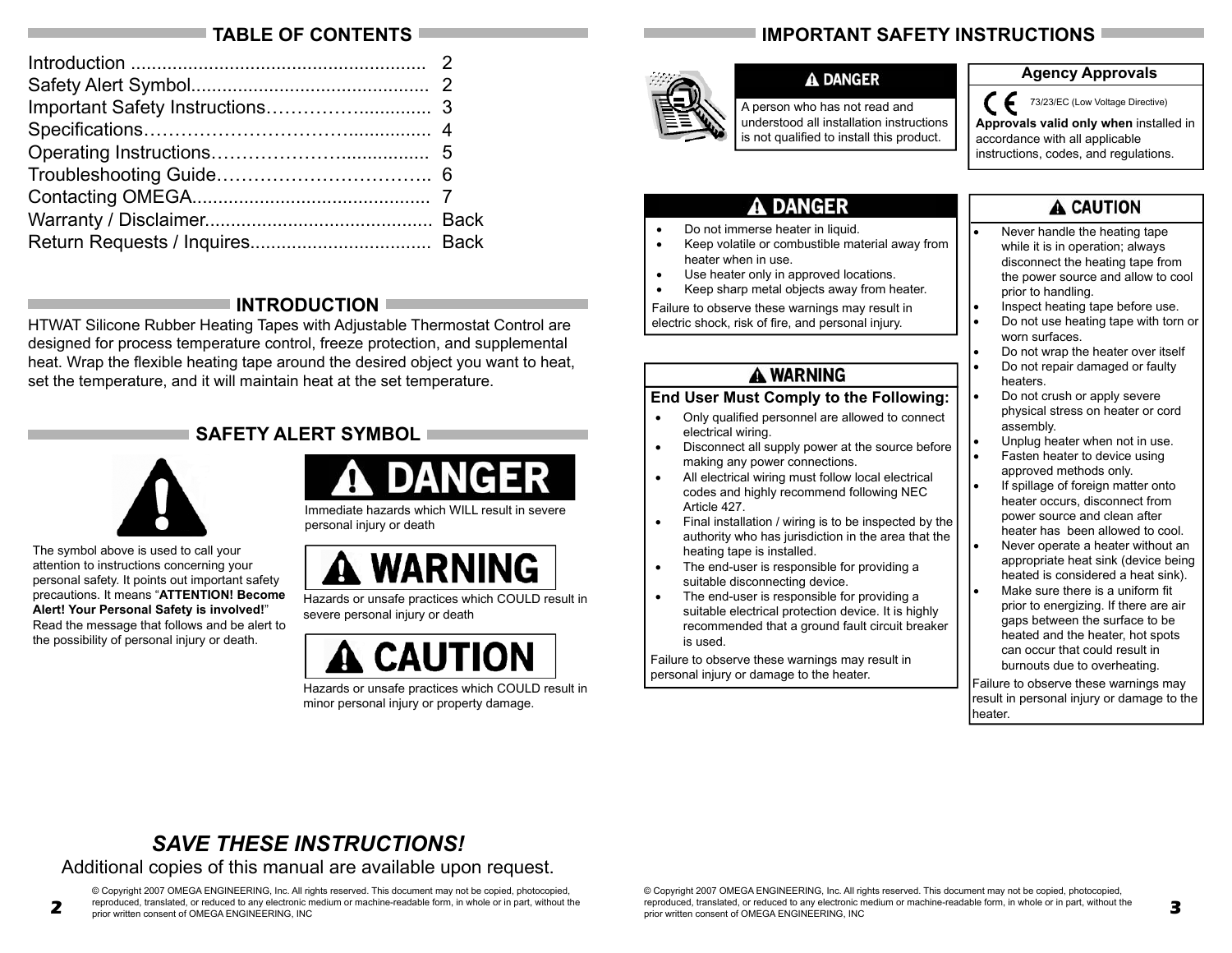## **SPECIFICATIONS**

### Operating conditions:

**4**

Maximum Exposure Temperature: 450 F (232 C)

| Adjustable Thermostat Control 50-425 F (10-218 C)                       | 120 or 240VAC Models                 |
|-------------------------------------------------------------------------|--------------------------------------|
| Power Density: 6.0 watts/in <sup>2</sup> (0.009 watts/mm <sup>2</sup> ) | Moisture and Chemical Resistant      |
| Suitable for Electrically Conductive Surfaces                           | 120VAC model includes NEMA 1-15 plug |

| Width<br>in $(mm)$ | Length<br>in $(mm)$ | Total<br>Watts | Part Number<br><b>120VAC</b> | Part Number<br>240VAC<br>(No plug) |
|--------------------|---------------------|----------------|------------------------------|------------------------------------|
| 0.5(13)            | 24.0 (610)          | 72             | <b>HTWAT051002</b>           | <b>HTWAT052002</b>                 |
| 0.5(13)            | 48.0 (1220)         | 144            | <b>HTWAT051004</b>           | <b>HTWAT052004</b>                 |
| 0.5(13)            | 72.0 (1830)         | 216            | <b>HTWAT051006</b>           | HTWAT052006                        |
| 0.5(13)            | 96.0 (2440)         | 288            | <b>HTWAT051008</b>           | <b>HTWAT052008</b>                 |
| 0.5(13)            | 120.0 (3050)        | 360            | <b>HTWAT051010</b>           | <b>HTWAT052010</b>                 |
| 1.0(25)            | 24.0 (610)          | 144            | <b>HTWAT101002</b>           | <b>HTWAT102002</b>                 |
| 1.0(25)            | 48.0 (1220)         | 288            | <b>HTWAT101004</b>           | <b>HTWAT102004</b>                 |
| 1.0(25)            | 72.0 (1830)         | 432            | HTWAT101006                  | <b>HTWAT102006</b>                 |
| 1.0(25)            | 96.0 (2440)         | 576            | HTWAT101008                  | <b>HTWAT102008</b>                 |
| 1.0(25)            | 120.0 (3050)        | 720            | HTWAT101010                  | <b>HTWAT102010</b>                 |
| 2.0(51)            | 24.0 (610)          | 288            | <b>HTWAT201002</b>           | <b>HTWAT202002</b>                 |
| 2.0(51)            | 48.0 (1220)         | 576            | <b>HTWAT201004</b>           | <b>HTWAT202004</b>                 |
| 2.0(51)            | 72.0 (1830)         | 864            | HTWAT201006                  | HTWAT202006                        |
| 2.0(51)            | 96.0 (2440)         | 1152           | <b>HTWAT201008</b>           | <b>HTWAT202008</b>                 |
| 2.0(51)            | 120.0 (3050)        | 1440           | <b>HTWAT201010</b>           | <b>HTWAT202010</b>                 |
| 3.0(76)            | 24.0 (610)          | 432            | <b>HTWAT301002</b>           | <b>HTWAT302002</b>                 |
| 3.0(76)            | 48.0 (1220)         | 864            | <b>HTWAT301004</b>           | <b>HTWAT302004</b>                 |
| 3.0(76)            | 72.0 (1830)         | 1296           | HTWAT301006                  | <b>HTWAT302006</b>                 |
| 3.0(76)            | 96.0 (2440)         | 1440           | <b>HTWAT301008</b>           | <b>HTWAT302008</b>                 |
| 3.0(76)            | 120.0 (3050)        | 1440/1800      | HTWAT301010                  | <b>HTWAT302010</b>                 |

## **OPERATING INSTRUCTIONS**

# A WARNING

Read and understand this entire manual before operating this electric heating tape.

#### **STEP 1**

Remove heater from box. Visually inspect heater. Do not use if torn or damaged. **STEP 2**

#### **Installing your heating tape:**

The flexible heating tape can be installed on both a flat and/or curved surface. For a flat surface, lay the heating tape onto the surface to be heated. For a curved surface, wrap the heating tape onto the surface to be heated. Attach the heating tape to the surface by using aluminum tape, fiberglass tape, or a mechanical clamping device which will not cause damage to the heating tape.

- **The length of one entire side of the heating tape must be in full contact with the surface. Ensure the heating tape is not kinked, twisted, or any portion of the tape hanging free from the surface (A).**
- **Thermostat sensor must be in full contact with object to be heated. Sensor is located underneath temperature controller box (B).**
- **Do not overlap heating tape on itself (C).**



For 120VAC: Plug power cord into appropriate outlet.

**For 240VAC:** Terminate power cord to appropriate electrical power supply. The power cable consists of two color-coded conductors, black and white. The black wire should be connected to Line 1. The white wire should be connected to Line 2. The power connections must be adequately rated to electrically support the voltage and amperage of the heater. The identification label located on the power cord displays voltage and amperage requirements.

### **STEP 4**

Adjust dial to desired setting between 50-425 F (10-218 C).

**A WARNING** Temperature controller dial and enclosure will become very hot after use. **Always unplug heater and allow to cool prior to handling.** 

© Copyright 2007 OMEGA ENGINEERING, Inc. All rights reserved. This document may not be copied, photocopied, reproduced, translated, or reduced to any electronic medium or machine-readable form, in whole or in part, without the prior written consent of OMEGA ENGINEERING, INC

© Copyright 2007 OMEGA ENGINEERING, Inc. All rights reserved. This document may not be copied, photocopied, reproduced, translated, or reduced to any electronic medium or machine-readable form, in whole or in part, without the prior written consent of OMEGA ENGINEERING, INC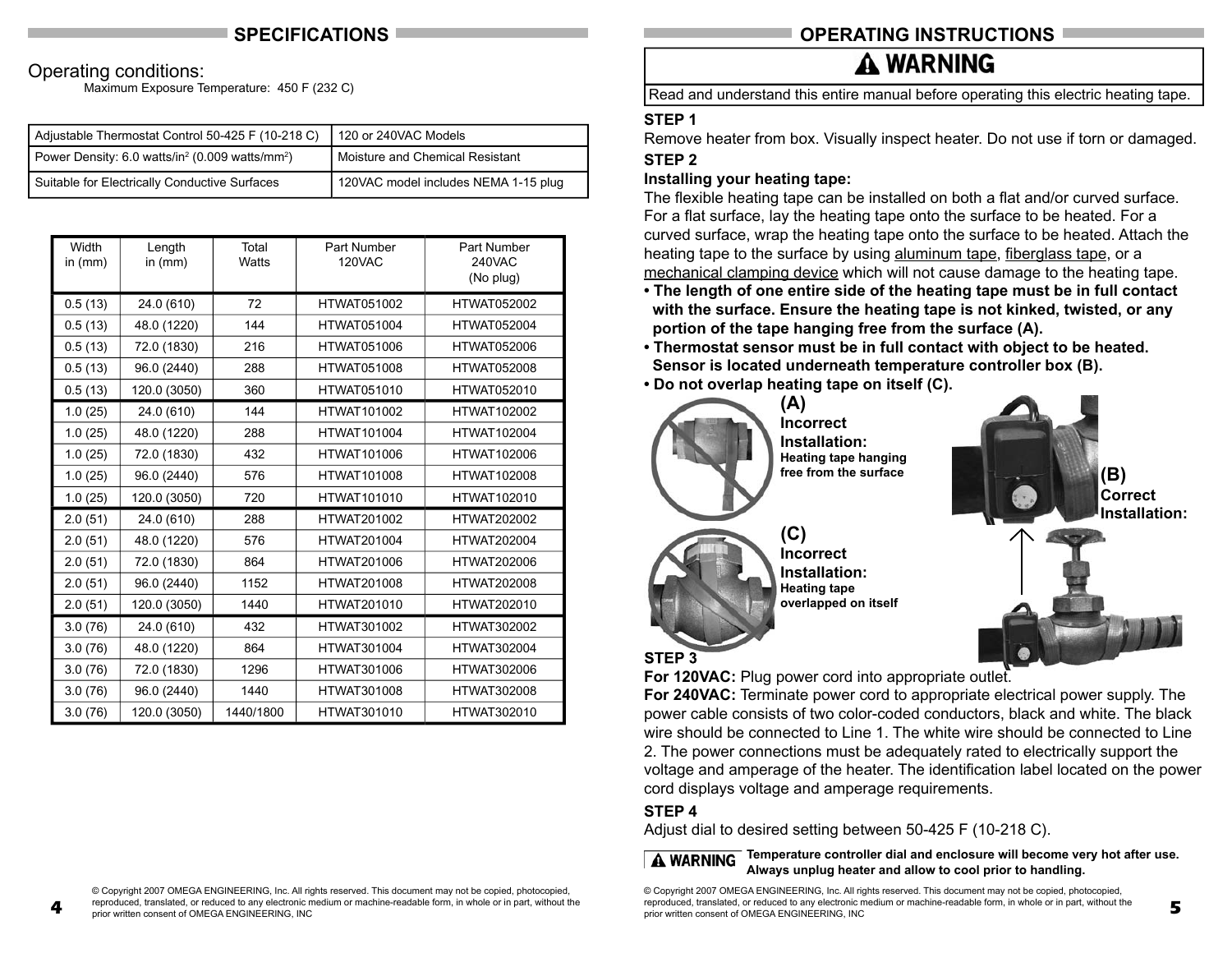# **TROUBLESHOOTING GUIDE**

Please read this guide prior to contacting OMEGA. This guide is designed to answer the most commonly asked questions. If you are unable to identify the problem or need additional assistance, please contact us at 1-800-USA-HEAT.

| <b>PROBLEM</b>                 | SOLUTION(S)                                                                                                                                           |
|--------------------------------|-------------------------------------------------------------------------------------------------------------------------------------------------------|
| Does not heat                  | Verify heater is connected to proper voltage.<br>Check to see if there is a resistance reading (not<br>an open circuit) in heater using an ohm meter. |
| Circuit breaker is<br>tripping | Validate that the circuit breaker is capable of<br>handling the amp requirement of heater.<br>Examine heater and cord for any damage.                 |

#### **CONTACTING OMEGA**

omega.com<sup>®</sup> **CEOMEGA**<sup>°</sup>

|                                       | <b>OMEGAnet<sup>®</sup> Online Service</b><br>omega.com                                                                                                                                                               | Internet e-mail<br>info@omega.com                    |
|---------------------------------------|-----------------------------------------------------------------------------------------------------------------------------------------------------------------------------------------------------------------------|------------------------------------------------------|
|                                       | <b>Servicing North America:</b>                                                                                                                                                                                       |                                                      |
| U.S.A.:<br>ISO 9001 Certified         | One Omega Drive, Box 4047<br>Stamford, CT 06907-0047<br>Tel: (203) 359-1660<br>e-mail: info@omega.com                                                                                                                 | FAX: (203) 359-7700                                  |
| Canada:                               | 976 Bergar<br>Laval (Quebec) H7L 5A1, Canada<br>Tel: (514) 856-6928<br>e-mail: info@omega.ca                                                                                                                          | FAX: (514) 856-6886                                  |
|                                       |                                                                                                                                                                                                                       | For immediate technical or application assistance:   |
|                                       | U.S.A. and Canada: Sales Service: 1-800-826-6342 / 1-800-TC-OMEGA <sup>®</sup><br>Customer Service: 1-800-622-2378 / 1-800-622-BEST <sup>®</sup><br>Engineering Service: 1-800-872-9436 / 1-800-USA-WHEN <sup>®</sup> |                                                      |
| Mexico:                               | En Español: (001) 203-359-7803<br>FAX: (001) 203-359-7807                                                                                                                                                             | e-mail: espanol@omega.com<br>info@omega.com.mx       |
|                                       | <b>Servicing Europe:</b>                                                                                                                                                                                              |                                                      |
| Benelux:                              | Postbus 8034, 1180 LA Amstelveen, The Netherlands<br>Tel: +31 (0)20 3472121<br>Toll Free in Benelux: 0800 0993344<br>e-mail: sales@omegaeng.nl                                                                        | FAX: +31 (0)20 6434643                               |
| Czech Republic:                       | Frystatska 184, 733 01 Karvina, Czech Republic<br>Tel: +420 (0)59 6311899<br>Toll Free: 0800-1-66342                                                                                                                  | FAX: +420 (0)59 6311114<br>e-mail: info@omegashop.cz |
| France:                               | 11, rue Jacques Cartier, 78280 Guyancourt, France<br>Tel: +33 (0)1 61 37 2900<br>Toll Free in France: 0800 466 342<br>e-mail: sales@omega.fr                                                                          | FAX: +33 (0)1 30 57 5427                             |
| Germany/Austria:                      | Daimlerstrasse 26, D-75392 Deckenpfronn, Germany<br>Tel: +49 (0)7056 9398-0<br>Toll Free in Germany: 0800 639 7678<br>e-mail: info@omega.de                                                                           | FAX: +49 (0)7056 9398-29                             |
| United Kingdom:<br>ISO 9002 Certified | One Omega Drive, River Bend Technology Centre<br>Northbank, Irlam, Manchester<br>M44 5BD United Kingdom<br>Tel: +44 (0)161 777 6611<br>Toll Free in United Kingdom: 0800-488-488<br>e-mail: sales@omega.co.uk         | FAX: +44 (0)161 777 6622                             |

It is the policy of OMEGA Engineering, Inc. to comply with all worldwide safety and EMC/EMI regulations that apply. OMEGA is constantly pursuing certification of its products to the European New Approach Directives. OMEGA will add the CE mark to every appropriate device upon certification.

© Copyright 2007 OMEGA ENGINEERING, Inc. All rights reserved. This document may not be copied, photocopied, reproduced, translated, or reduced to any electronic medium or machine-readable form, in whole or in part, without the prior written consent of OMEGA ENGINEERING, INC prior written consent of OMEGA ENGINEERING, INC

**6**

© Copyright 2007 OMEGA ENGINEERING, Inc. All rights reserved. This document may not be copied, photocopied, reproduced, translated, or reduced to any electronic medium or machine-readable form, in whole or in part, without the prior written consent of OMEGA ENGINEERING, INC